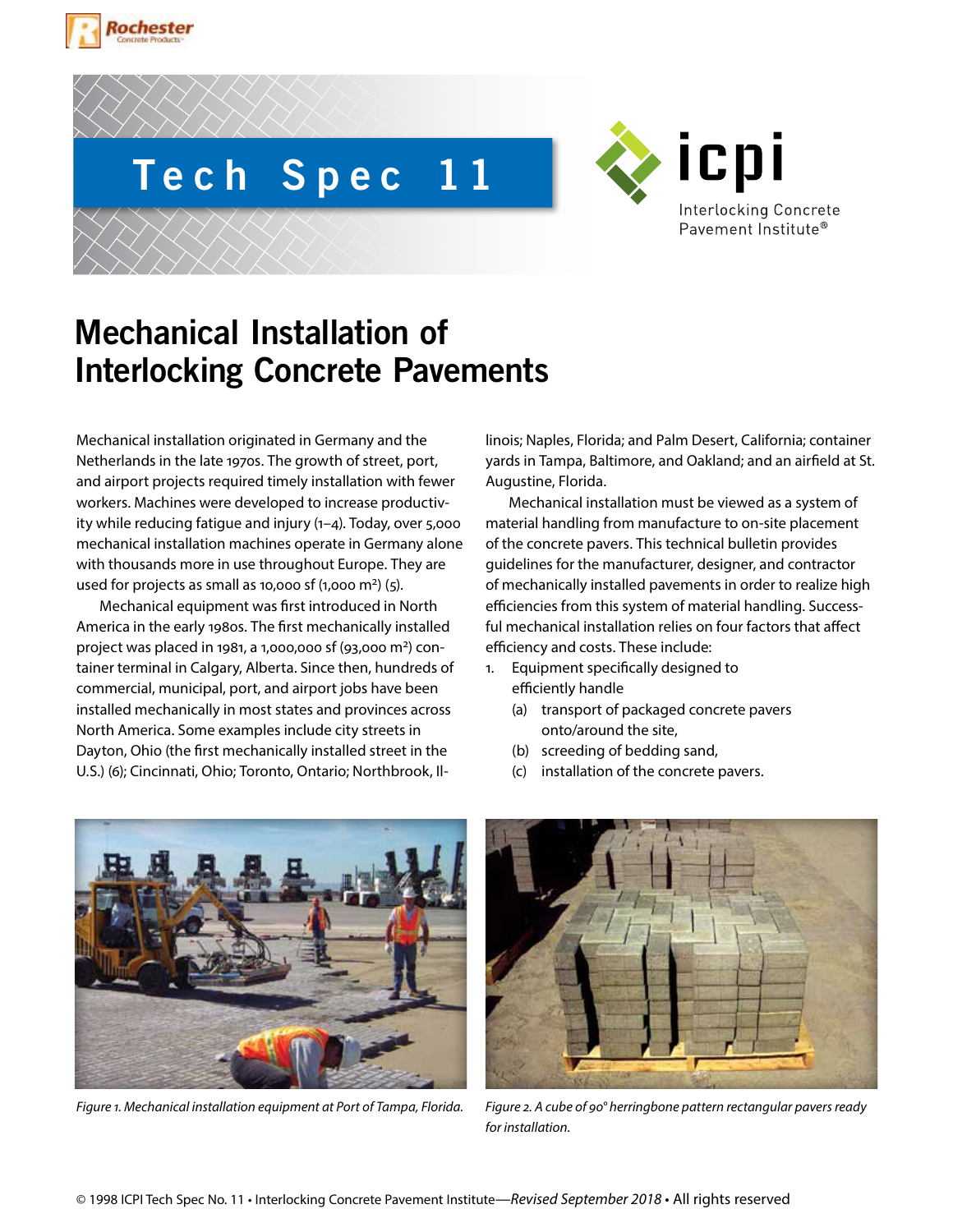

*Figure 3. Motorized equipment with a mechanical clamp. Figure 4. Hydraulic clamp picking up layer of pavers*

- 2. The shape of the paver and configuration of the laying pattern.
- 3. Careful job planning by the contractor with support from the manufacturer before the job begins.
- 4. Systematic and efficient execution of the installation on the job site.

As of 2003, ICPI has released *Tech Spec 15—A Guide for Construction of Mechanically Installed Interlocking Concrete Pavements*. The guide is intended for large, mechanically installed projects and is for facility owners, design professionals, contractors, and manufacturers. It provides requirements for quality control of materials and their installation, including bedding sand and pavers. It includes a Quality Control Plan jointly developed and implemented by the paver installation contractor, the paver manufacturer and the general contractor. The specification guide facilitates planning and coordination among these entities, and it supports a systematic approach to manufacture, delivery, installation, and inspection. Even though Permeable Interlocking



Concrete Pavement (PICP) is installed on different base and bedding materials, PICP can benefit from mechanical installation. See *Tech Spec 18—Construction of Permeable Interlocking Concrete Pavement*. The remainder of this document focuses on the installation of sand set interlocking concrete pavement.

### **1. Equipment for Mechanical Installation**

Mechanized equipment includes an operator-activated clamp that lifts one layer or cluster of pavers at a time. Each layer can consist of 20 to 72 paving units. The pavers are manufactured in their prescribed laying pattern within the layer. In rare cases, two smaller layers are manufactured and combined in the factory to make one large layer. Layers are packaged in a "cube," i.e., each layer typically stacked 8 to 10 units high. The cubes arrive at the site with each layer ready to be lifted by the mechanical equipment and placed on the screeded bedding sand. Figure 2 shows a cube of pavers opened and ready for installation by mechanical



*Figure 5. Motorized equipment with a hydraulic clamp. Figure 6. The vacuum head over the paver layer.*

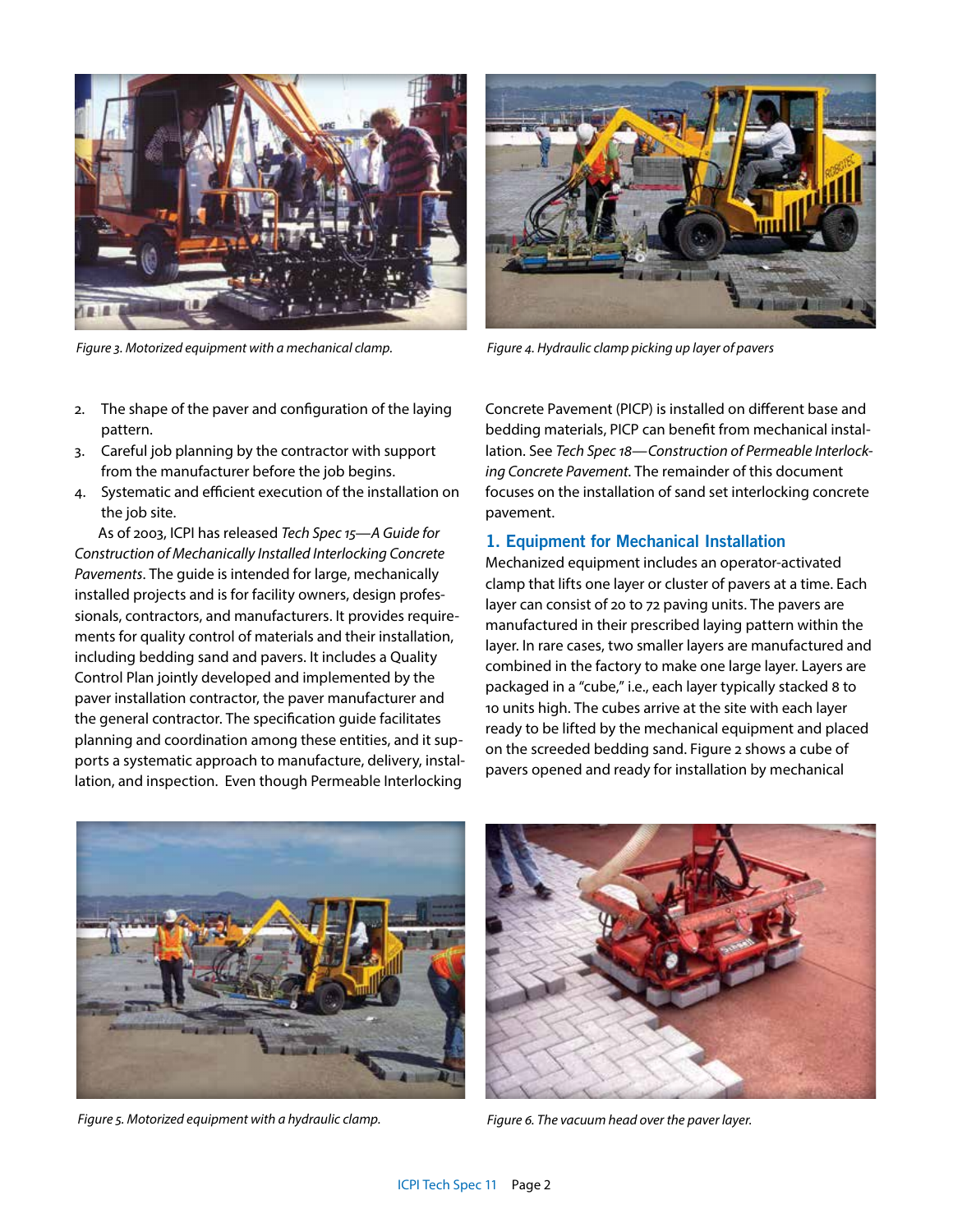

*Figure 7. Paver layer categories for mechanical installation. These are representations of many available patterns.*

equipment. When grasped by the clamp, the pavers remain together in the layer. They interlock from lateral pressure provided by the clamp while being lifted.

Each layer or cluster is typically about a square yard (m2) in area. The exact layer area varies with each paver pattern. The area covered by the layer can be provided by the manufacturer.

**Types of Equipment**—Mechanized installation equipment may be either non-motorized or motorized. Hower, *non-motorized* equipment, consisting of a wheeled hand cart and clamp that grabs a half layer, or about 15 to 20 pavers, is rarely used in North America. While it is not as efficient as motorized equipment, a hand-held cart can save time and strain on the installation crew. Non-motorized equipment may be useful on jobs where noise from vehicles is not permitted (e.g., hospitals), or places with weight limitations and very limited working space, such as roofs.

Most *motorized* equipment prevalent in North America

is no heavier than a small automobile and is almost as quiet while operating. This equipment can use three different kinds of clamps for placing concrete pavers. The first type is a *mechanical* clamp shown in Figure 3 (7). This clamp consists of many levers that are adjusted to conform to the dimensions of the paver layer prior to starting the job. The initial adjustment of the clamp ensures a tight fit against the layer when activated. When the clamp closes and picks up the layer, the movement in the levers compensates for possible slight misalignment of pavers. Misalignment can be from minor dimensional differences among the pavers in the layer, or caused by small bits of dirt that occasionally lodge between them.

When activated by the machine operator, the clamp levers close in unison to pick up a layer. The clamp tightens against its sides while being lifted. The operator then aligns the layer next to the other pavers on the bedding sand. The layer is released from the clamp when almost touching the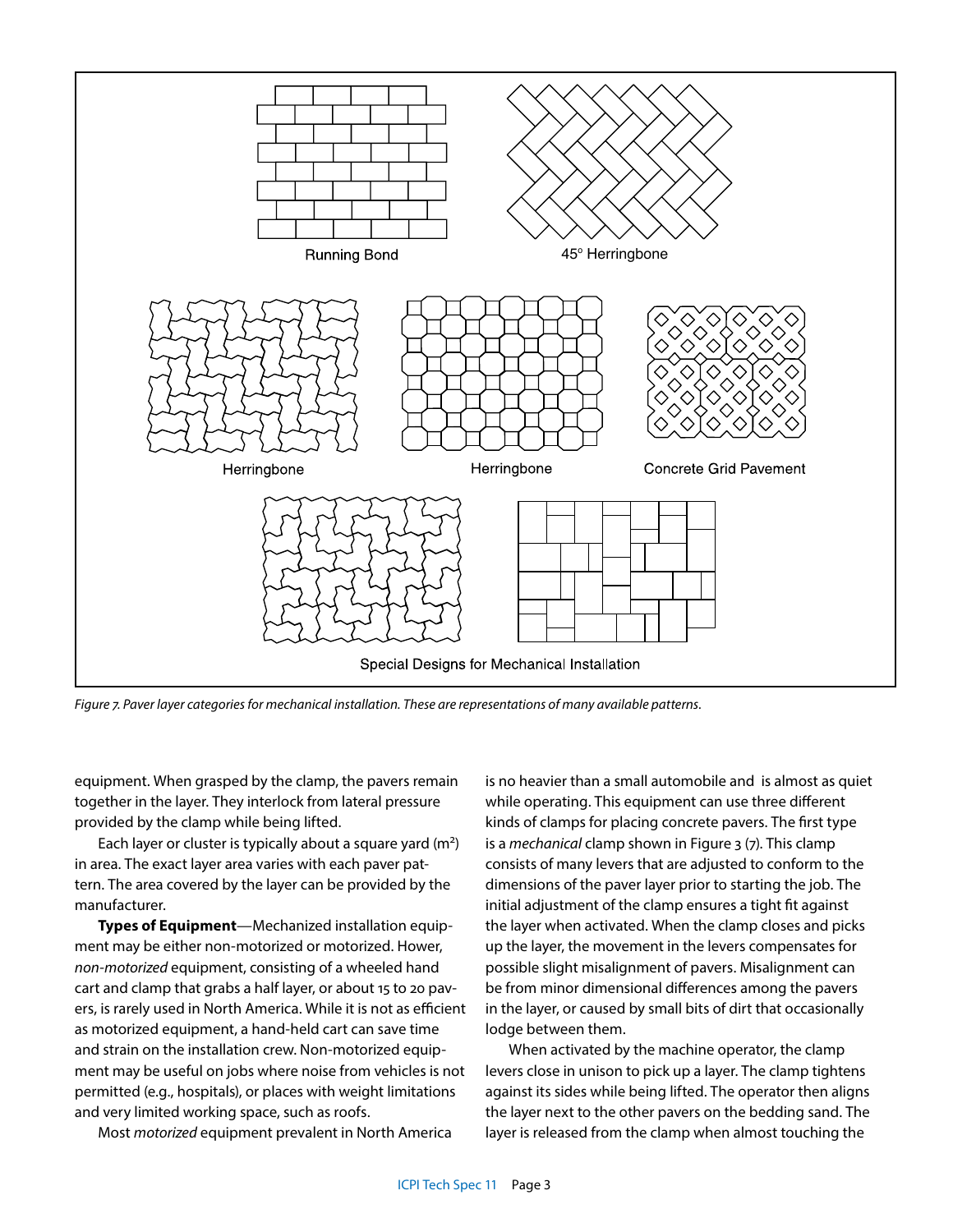bedding sand. The layer should not be allowed to gouge the bedding sand as this unevenness will eventually be reflected in the surface of the pavers.

The second type of clamp is hydraulic, i.e., activated by hydraulic pistons that grab the sides of the paver layer as shown in Figure 4 and 5. Prior to starting a job, the hydraulic clamps are adjusted to conform to the configuration of the layer to be placed. The pressure of the hydraulic fluid is adjusted as well, so that each clamp tightly fits onto the sides of the layer.

The clamps close on the sides of the layer when triggered by the operator. The clamps have flexible spring steel grippers on them that compensate for minor size differences or debris among the pavers. As with the mechanical clamp, each layer is grabbed, positioned, the clamp opened, and the pavers dropped a short distance onto the bedding sand. The minimum paver thickness that can be laid with hydraulic or mechanical clamps is 23/8 in. (60 mm).

The third kind of clamp consists of a metal head that covers the paver layer and applies a vacuum. The head has many rubber cups arranged in the paver pattern to be placed. Each cup has a hose attached to it. A vacuum is pulled through the hoses to lift and place all pavers simultaneously as shown in Figure 6. The machine operator controls the vacuum in the cups that lifts and releases the pavers. This installation equipment tends to be heavier than the other kinds of motorized installation machines.

Vacuum equipment relies on suction to lift the pavers. No particles should be on the surface of the pavers because they will interfere with the seal between the cups and the paver surfaces. For different laying patterns, the arrange-



*Figure 9. Staggered installation of clusters (8).*



*Figure 8. Clamps are an efficient method of moving cubes of pavers around the site, and can eliminate the need for wooden pallets.*

ment of the cups on the head must be adjusted or new ones used. Vacuum equipment for installing interlocking concrete pavers is not prevalent in North America. Similar kinds of vacuum equipment are more commonly used to place larger concrete paving slabs ranging in size from 12 x 12 in. (300 x 300 mm) up to 36 x 36 in. (900 x 900 mm).

# **2. Pavers for Mechanical Installation**

There are four general categories of paver patterns used as layers. They are *running bond, cross joint bond, herringbone,* and *special designs* for mechanical installation only. Figure 7

> illustrates these types of patterns. These will be referenced in the discussion below.

> On some mechanical jobs in a few developing countries, pavers are manufactured and manually arranged in the factory into the laying pattern for installation by machine. While this method may create needed jobs in some regions of the world, high labor costs prohibit this approach in North America. Pavers should be molded in the final laying pattern in order to maximize efficiency and control costs. The following criteria should be used in evaluating mold/ layer configurations for efficiency, cost, and performance.

> **Utilization of the manufacturing pallet**—The size of the production machine governs the size of the mold and hence the total number of pavers in each layer. Molds for mechanical installation should be as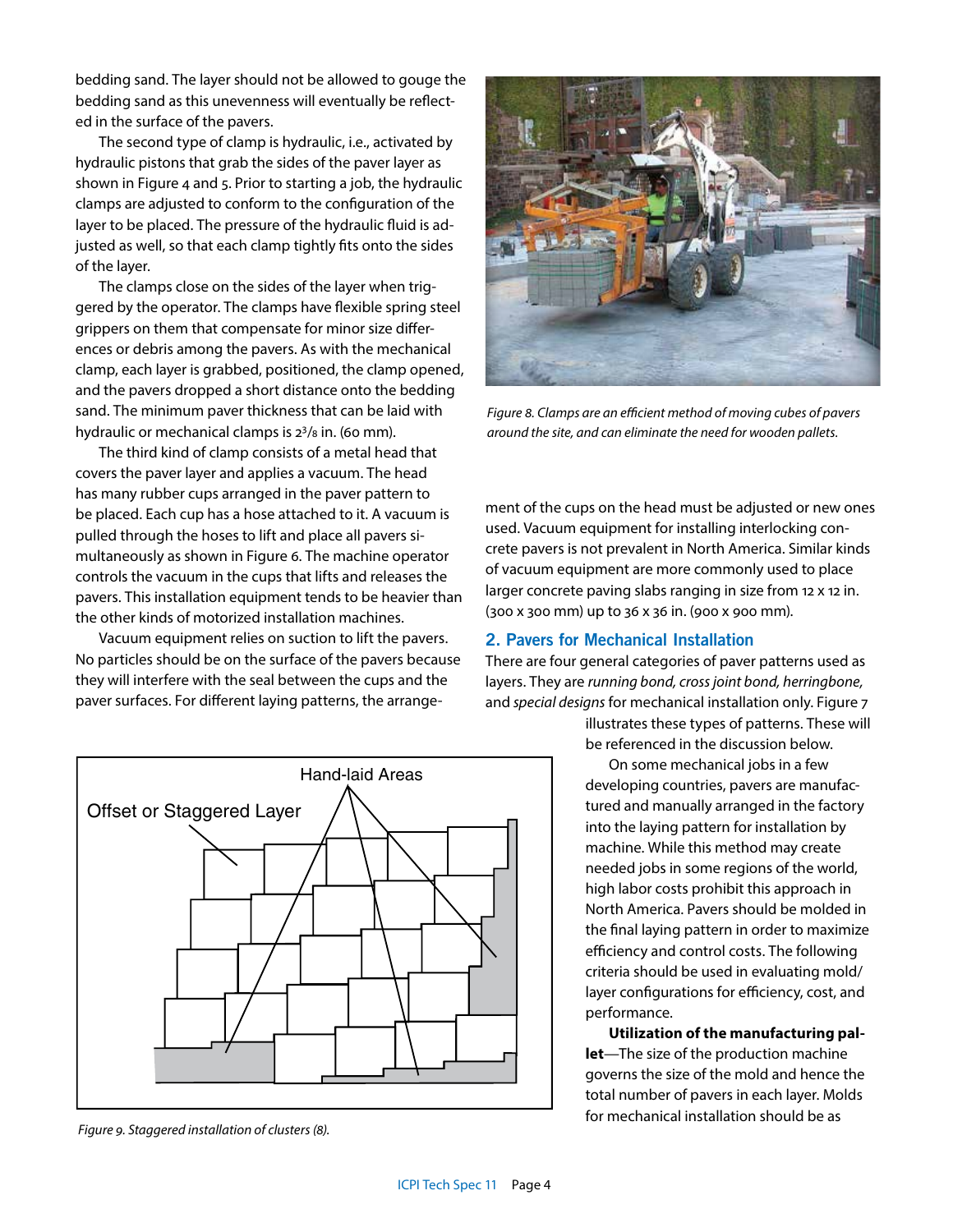large as possible and should utilize the available space efficiently to maximize cost-effectiveness. For example, the difference between 35 and 45 pavers in a layer means a 28% increase in the number of pavers placed with the same effort and time.

The contractor can enhance the opportunity for cost-effective installations by reviewing mold layouts with the paver manufacturer for the most efficient use of pavers. The layouts present varying efficiencies in packaging, shipment, and transfer of material on the site, as well as supplemental manual installation, half pavers, bond patterns, interlock, and use of spacer bars.

*Figure 10. Half pavers to be removed from herringbone layers and filled with whole units. Gray spaces are filled with whole pavers as well.*

**Packaging and shipment**—

Pavers are banded as cubes for

shipment with steel and/or plastic straps. The layer configuration should enable each cube to be tightly banded with strapping; otherwise the pavers may shift during shipping, especially when the distance from the factory to the site is great. Misaligned pavers on the cube may need to be realigned on the job site prior to placing them. Realignment with installation equipment will waste time on the job site.

Most manufacturers can provide cubes of pavers tightly banded horizontally and vertically to minimize shifting while in transit. Plastic wrap is often applied as shrink wrap or stretch wrap (stretched tightly in many layers). All packaging

*Figure 11. Removal of half pavers and installation of whole units.*

is removed from the cubes when they are positioned near the laying face (or edge) of the pavement.

**Transfer on the site**—Most layer configurations enable their transfer (packaged as cubes) around the site with fork lifts or clamps. Cubes of pavers may be moved with or without wooden pallets.

They enable transfer with fork lifts but pallets incur additional costs in handling time and charges. Mechanical clamps specifically made for transferring paver cubes can eliminate the need for pallets on the site, thereby reducing material and labor costs (see Figure 8). If pavers are delivered without pallets and no clamps are available on the

> site, then the contractor may supply pallets on which to place the cubes for locating them at the laying face of the job with a forklift.

**Supplemental manual installation**—The amount of supplemental manual installation on a mechanically placed job depends on two factors. First, some areas must be placed only by hand because of the configuration of the site. They can't be reached by a machine, or the layer is too large for the area to be paved. Such areas may include those around light fixtures, utility structures, and drainage inlets.

Second, some patterns may need to be offset by a course or two when placed. In this case, the initial area of the pavers must be placed by hand. The hand-laid areas establish an offset for the coursing and the direction of the subsequent, machine-installed layers. Some herringbone patterns require an offset,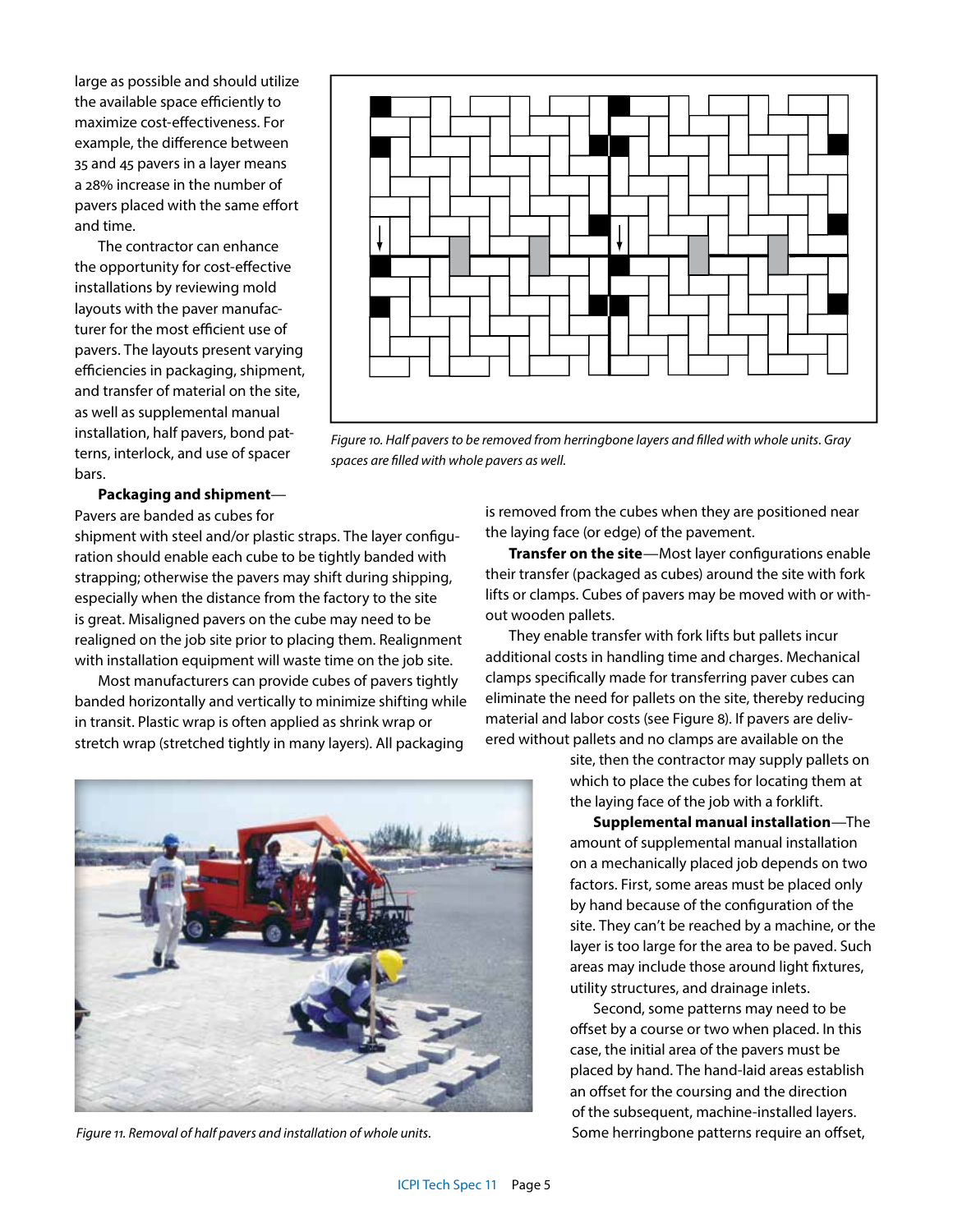

*Figure 12. Herringbone pattern with no offset or half pavers.*

and some special designs for mechanical installation may need to be offset to stagger the layers. For example, Figure 9 shows hand-laid areas that start a staggered pattern for the remaining machine-set layers.

**Half pavers or half stones**—Mechanical placement of some herringbone patterns may require half units. These minimize shifting of layers during transport and facilitate a firm grip by the clamp as it grabs each layer. When placed mechanically, herringbone laying patterns require hand removal of half pavers (nominally 4 x 4 in. or 100 x 100 mm in size) on their perimeter. As work proceeds, the removed half



*Figure 13. Spacer bars on the sides of concrete pavers are essential for mechanical installation.*

pavers are replaced with full-size pavers to create or stitch a pattern that continuously interlocks with no indication of layer or cluster lines. Depending on the layer configuration, two to four half units per layer may need to be removed by hand prior to placing full size units in the openings. (See Figure 10.)

Removal of half pavers is typically done by hand or with a paver extractor. However, they must be removed and replaced with whole units before the pavers are compacted. (See Figure 11.)

Herringbone patterns provide a high degree of interlock. However, a significant cost could be incurred from removing, collecting, and disposing of the half units. Therefore, installation of these patterns can generate waste material and labor costs higher than other laying patterns.

One way to reduce the waste material and extra labor required for herringbone patterns is by having them made without half units. When packaged as cubes, the vertical, half paver openings on their sides may be filled with wood or plastic pipe for the layers to remain stable during shipment. The wood or pipes are removed when each cube is opened at the site. When each layer is installed, full-sized pavers still must be placed in the openings between the layers. Figure 12 shows a herringbone pattern with an offset but with no half pavers.

**Bond pattern**—Likewise, cross bond and running bond patterns generally do not require an offset area laid by hand. If laid end-to-end, the openings created by running bond patterns may require filling the openings with concrete pavers. Rather than trying to mesh or key the layers into each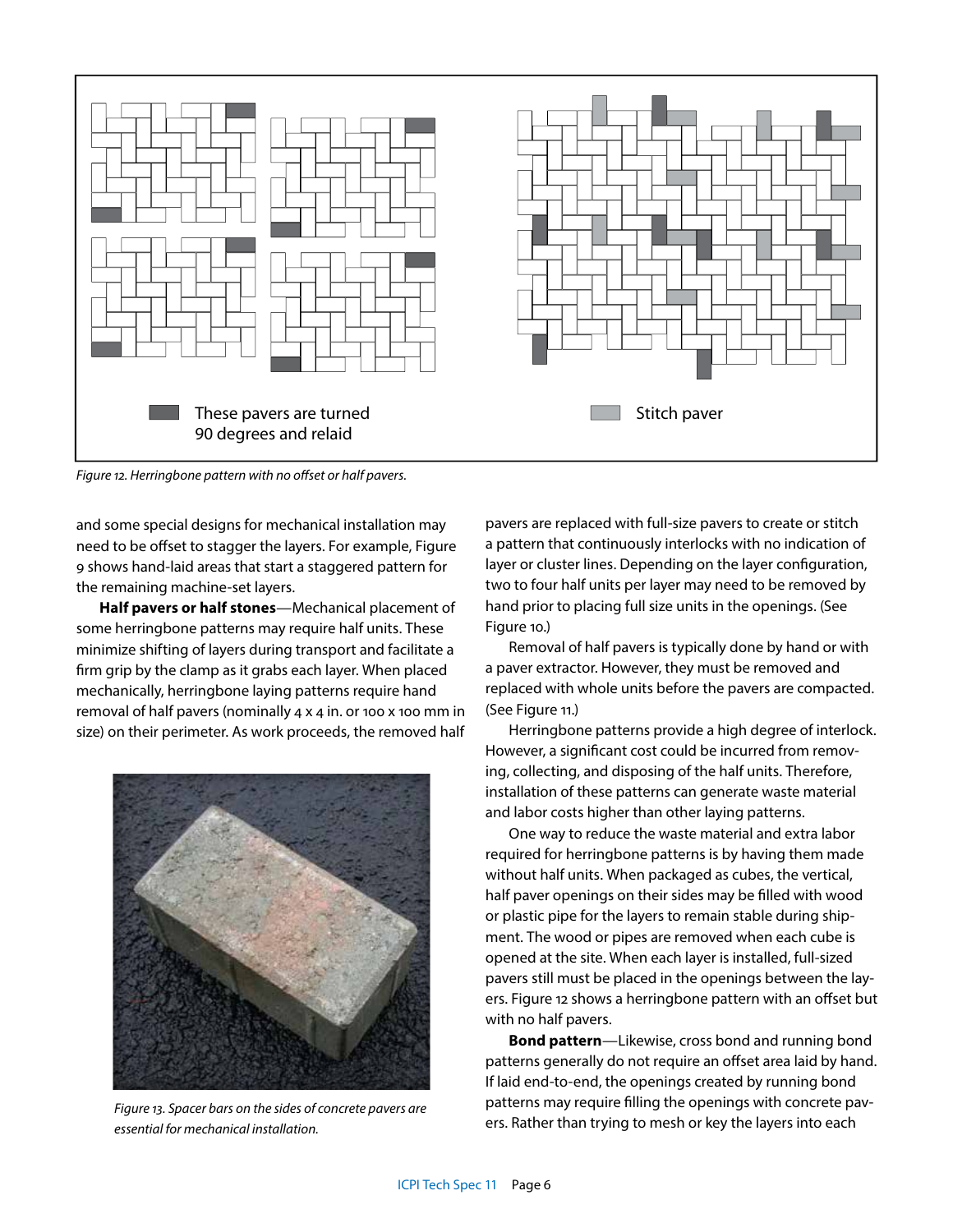other, a more efficient method is to butt the ends of the running bond pattern and drop in filler pavers by hand.

A running bond pattern with rectangular shaped units can be manufactured in a stack bond (all joints aligned) and the vertical joints shifted one-half unit on the job site. This can be done with mechanical and hydraulic clamps. Some shaped pavers can be made in stack bond patterns and shifted to running bond by some machines. Besides bond patterns, basket weave patterns can be installed mechanically. Concrete grid pavements can be mechanically installed as well. They are typically placed in a stack, running, or modified bond pattern as shown in Figure 7.

Cross joint bond patterns are designed with no half units to be removed by hand, thereby increasing installation efficiency. Proprietary and non-proprietary patterns have been developed for mechanical installation with no half stones. These have a herringbone-like pattern, and may or may not have completely interlocking patterns from one layer to the next. These patterns install quickly.

**Interlock among layers**—Most layers and patterns provide a continuous interlocking surface of pavers. Horizontal interlock and the pavement structure are further enhanced by patterns that continuously interlock with their neighbors (9). Others are placed in clusters whose patterns do not interlock from one layer to the next. These kinds of patterns can be offset by a half layer to increase interlock.

**Spacer bars**—Pavers should have spacer bars or nibs on their sides for mechanical installation. The nibs generally protrude no more than  $1/16$  in. (2 mm) from the sides of the paver. (See Figure 13.) Spacer bars maintain a minimum joint width between the pavers, especially while the units are grabbed by the clamp and placed on the bedding sand. The space allows joint sand to enter and reduces the likelihood of edge spalling should there be local settlement. Some kinds of permeable interlocking concrete pavers have spacer bars between 3/16 to 1 3/16 in. (5 and 30 mm) to encourage infiltration of stormwater. Most of these concrete pavers can be installed mechanically.

Installation of 2 3/8 in. (60 mm) thick pavers with mechanical or hydraulic equipment is facilitated when spacer bars extend the full height of the paver. Others, called "blind" spacers, extend from the bottom to within 3/16 to 1 in. (5 to 25 mm) at the top of the paver so they aren't visible from the surface. They may be tapered at the top as well.

# **3. Job Planning**

**Design considerations**—Once a laying pattern is selected, coordination between the designer and the contractor when developing the project drawings can save time and costs. One way to save costs is to minimize cutting of pavers along the edges. For some patterns, this is accomplished by using edge pavers to start or close the pattern. Patterns

without edge units may begin along an edge that requires little or no cutting of pavers.

Another cost-saving construction detail is surrounding bollards, water valves, gas valves, manholes, light standards, etc., with a concrete collar. The collars should be of sufficient durability and shape to withstand anticipated loads and climate. Square collars are preferred over round ones because they provide a straight surface against which a string course of pavers is placed. A string course around collars will provide additional stability and better appearance when cut pavers are placed against the course. *ICPI Tech Spec 3—Edge Restraints for Interlocking Concrete Pavements* provides additional information on this construction detail.

If the pavement abuts a high straight curb or a building, two string (running bond) courses or a soldier course of pavers should be placed along the edge (Figure 14). The double course will allow the clamp to operate in the narrow distance between the edge of the layer and the curb or wall. Placement of the laying pattern against this course, rather than directly against a curb or wall presents a clean, sharp appearance at the edges of the pavement.

Paving around a protrusion, such as a manhole, proceeds in a manner similar to manual installation. One side of the manhole is paved, courses counted, and the other side is paved with the number of courses matching the previously laid side. String lines can be pulled longitudinally and laterally across the pattern to check the alignment of joints. String lines should lie on the pavers and no higher. Mechanical installation equipment will likely move strings that are higher.

**Storage and flow of materials on the site**—A place to store inbound concrete pavers should be identified as part of planning each project. This location may change as the paving progresses. For example, pavers may be stored on



*Figure 14. A double row of manually placed pavers along a curb or building provides maneuvering space for the mechanical installation clamp.*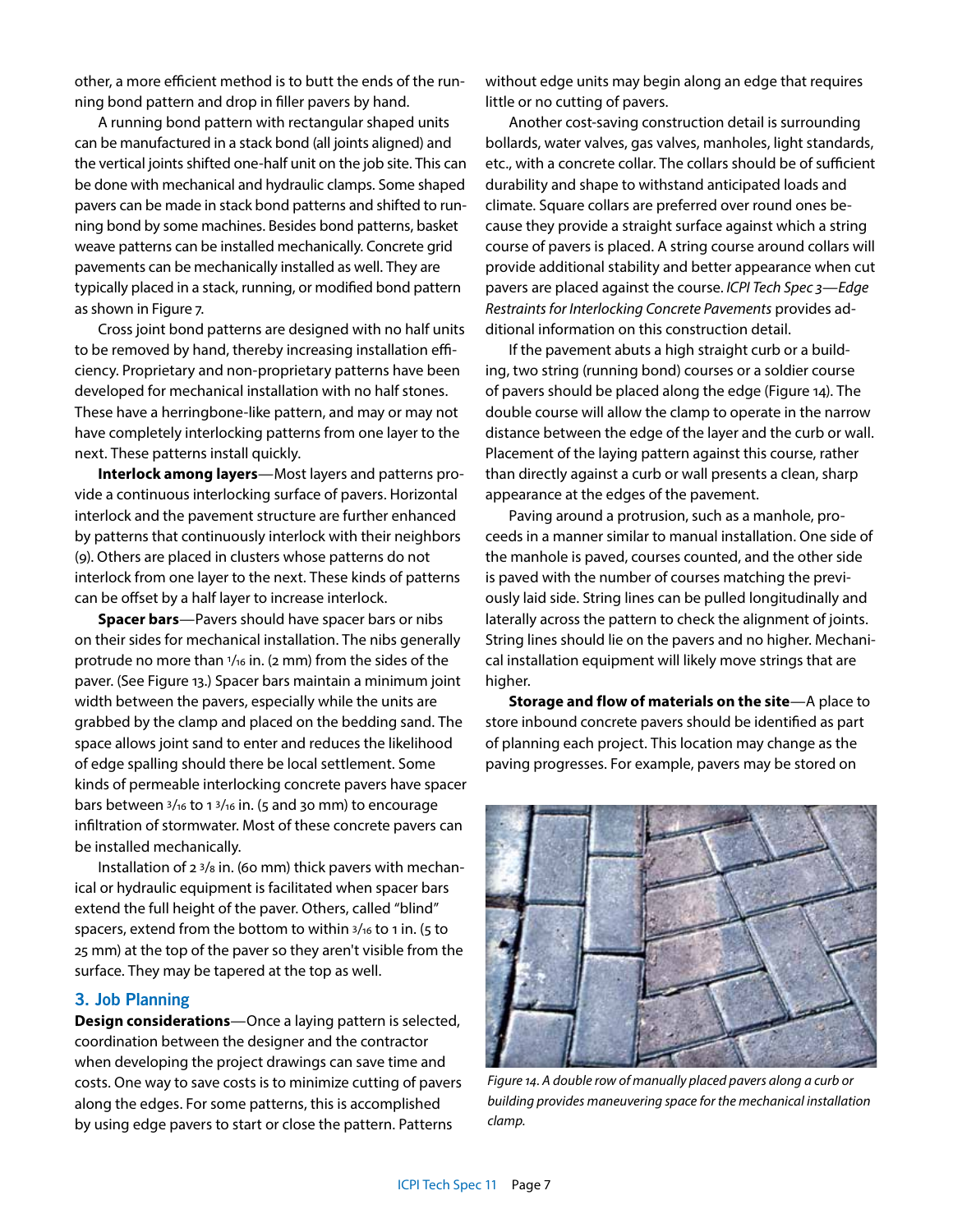

*Figure 15. Spacing of cubes at the laying face is determined by how much area will be covered by each, as well as by the clearance required by the machine clamp. Orientation of the cubes follows the direction of paving.*



*Figure 16. A simple gauge for checking dimensional tolerances on the job site.*

the construction site at the beginning of the job. As more paving is placed, incoming pavers can be stored directly on the paved area. Time savings are maximized when inbound loads of concrete pavers are unloaded once and moved once to the laying face.

The rate of paver delivery to the job site should be coordinated between the contractor and supplier. Too many pavers may crowd the site and slow productivity. Likewise, an insufficient rate of pavers being delivered can keep crews waiting. Time is saved by identifying places for storage on the site before the job develops and by ordering delivery of a specified number of truckloads or cubes of pavers each day. A staging area may be used to receive the delivered

pavers and store them until they are ready to be brought to the laying face.

When cubes are moved from a delivery truck and stored in a staging area, they should be placed on level ground. If they are placed on uneven ground, the layers may shift and become uneven. A great amount of shifting will make clamping each layer by the installation machine difficult or impossible in extreme cases.

Cubes are usually moved from the delivery truck to the staging area or directly to the laying face by a clamp truck or a fork lift truck. When located in a staging area cubes should be spaced apart so that the clamps trucks can lift them.

When cubes are delivered near the laying face, they are usually spaced so that the installation machine operator can grab layers from each cube with the least amount of movement. A cube with eight layers will be placed in four to seven minutes, depending on the skill of the operator and the placement of the cubes. As the layers are placed on the bedding sand, a crew member brings more cubes forward to the laying face. The area between the cubes should approximate the area that the cube will cover when placed (Figure 15).

**Orientation of the laying pattern**—Depending on the pattern, some paver layers can be placed on the bedding sand in only one or two directions. Therefore, the orientation of the cubes on the site with respect to the direction of paving will affect efficiency. Obviously, the cubes should be moved as little as possible once they reach the site. Their location and orientation will need to be determined before starting the job. They should to be communicated to those responsible for moving the cubes on the site. This will avoid wasted time from the installation machine making additional motions or from moving the cubes into the proper position. Crew members should be informed on placement and spacing cubes as part of planning the job.

## **4. Systematic and Efficient Execution**

**Dimensional tolerances**—The dimensional tolerances for mechanically placed interlocking concrete pavements should be less then the maximum variance of  $\pm$ <sup>1</sup>/16 in. or ±1.6 mm as specified in the ASTM and CSA standards. These standards allow for slight growth dimensions as manufacturing of the job progresses (10, 11). This is due to wear on the manufacturing mold from the production process. If not managed, layers will become increasingly difficult to place into the pattern. This will slow crew production as the layers will require adjustment with mallets and pry bars to accept new layers next to them. Experience and computer modelling has shown that pavers will install more rapidly when growth in overall length and width dimensions are kept under 1 mm.

In addition, straight lines and consistent joint widths will be increasingly difficult to maintain. Because pavers are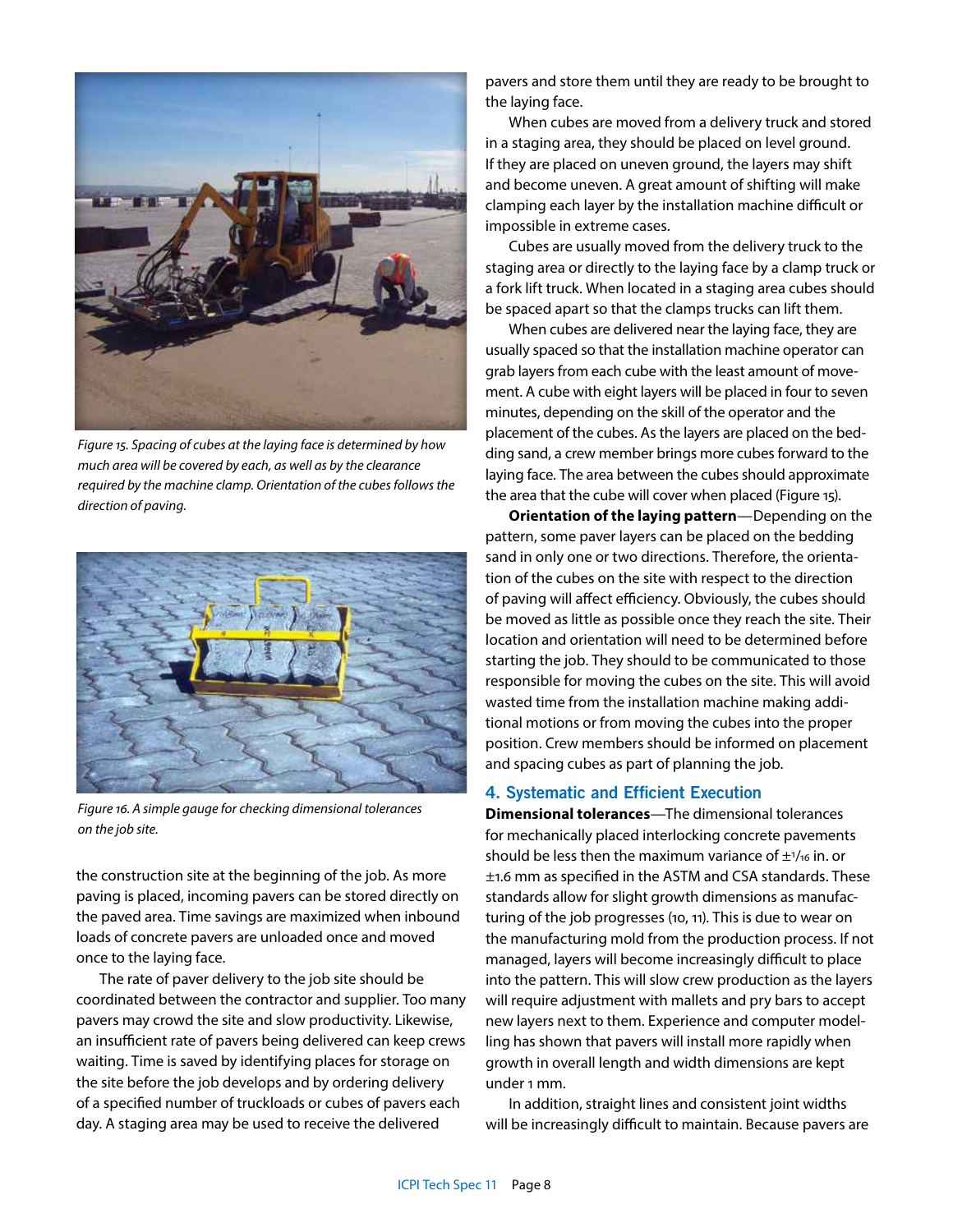

*Figure 17. Powered screed bucket accelerates spreading of bedding sand. The width of the bucket can be adjusted.*

enlarging slightly, joint widths enlarge and joint lines will be impossible to keep straight while attempting to wedge the pavers between layers. Wider joints result in a loss of interlock which may reduce the structural integrity and stability of the pavement surface. Therefore, consistent paver dimensions throughout the job helps the crew work efficiently by maintaining straight lines, uniform joint widths, while contributing to interlock.

Dimensional growth of pavers is managed by periodically changing molds during manufacturing. This will enable pavers to enlarge consistently while staying within specified tolerances. The number of cycles a mold can run prior to changing will depend on its quality and the abrasiveness of the concrete mix. Dimensional growth is also managed by

**Establishing lines**—Job site configuration determines the starting point for mechanical installation. Prior to starting, a string line is pulled or chalk line snapped on the screeded bedding sand. The line is perpendicular to the starting face (which may be a curb if it is square to the line) and several layers are placed on the line to establish straight and square courses of layers. Aligning the layers and joint lines at the beginning of the laying process is essential to keeping joints tight and the pattern "in square" as the job proceeds. The lines can guide manual installation of the starting courses (if required) as well as mechanical laying. Parallel string lines are pulled and spaced at intervals equal to several

paver layer widths. The distance between string lines should represent the maximum width of the paver layers, i.e., taking into account growth in the layer width from mold wear. The allowable growth, and means of measurement of layers, should be agreed upon between the manufacturer and installer prior to laying the pavers.

**Bedding sand**—Besides a consistent flow of pavers, there must be a sufficient area of bedding sand screeded and ready to receive the pavers. An oversize area will not get filled with pavers by the end of the day. A small area will fill rapidly, and the crew must work quickly to prepare more screeded sand. The optimum area to screed depends on the productivity of the machine operator and the continuous flow of pavers. This area is different for each project.

periodically checking the paver dimensions. This distribution can be done with a ruler, template, or a gauge. An example of a gauge is shown in Figure 16.

Dimensional growth is further managed by unloading and installing the largest pavers first. However, loads would need to be marked and distributed on the site in the order of production. This distribution may not be possible on some jobs.

Pavers should have straight, square sides to ensure a secure grip by mechanical or hydraulic clamps. Pavers with bulged or slightly rounded, "bellied" sides can drop while being held by these clamps (12). Furthermore, straight lines and consistent joint widths cannot be maintained and interlock decreases. Bulged sides usually result from excessive water in the concrete mix.



*Figure 18. A screeding machine can evenly and rapidly spread bedding sand.*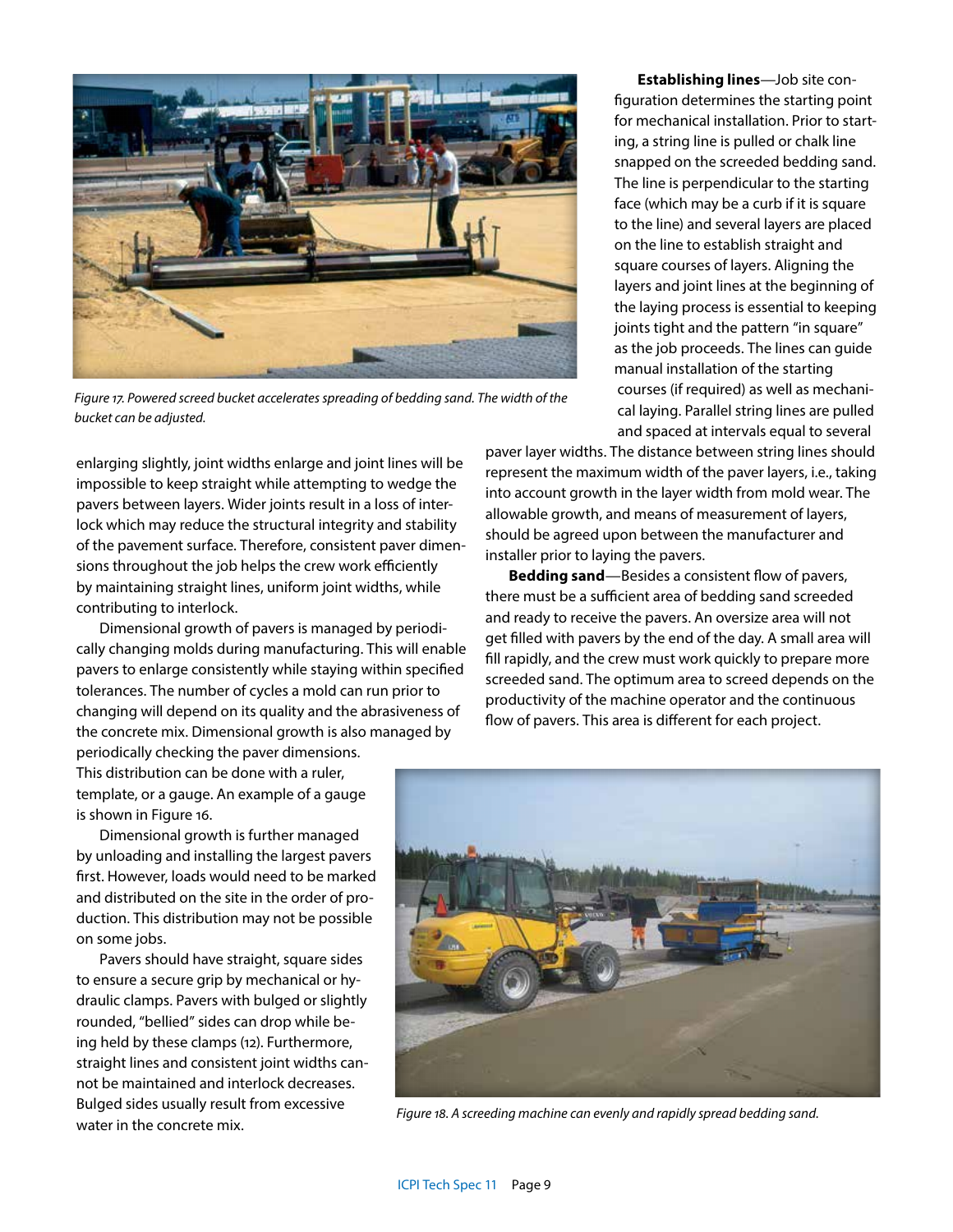Spreading of bedding sand can be accomplished with a powered screed bucket as shown in Figure 17 or with a screeding machine, illustrated in Figure 18. Mechanical installation machines have broom attachments that sweep the joint sand into the joints of pavers (Figure 19). These are much more efficient than using push brooms.

**Color blending**—Pavers with two or more colors can be blended together in the factory or on site for mechanical installation (13). This will reduce efficiencies normally achieved with mechanical installation. Consistency of the distribution of the pigment in each layer should be verified by inspecting the manufacturer's product at the factory. Sometimes the distribution of pigments among the layers in the cube can create a checkerboard appearance when the layers are placed. However, concrete pavers made

with only one color should not create a checkered appearance when installed. This can be minimized by installing from two or three cubes at a time. There may be slight color variations from layer to layer due to the nature of concrete.

**Installation crews**—Crew sizes and assignments will vary among contractors. A typical crew for mechanical installation is two to five persons. It consists of the machine



*Figure 20. Adjusting joint lines with a pry bar prior to compaction.*



*Figure 19. Broom attachments accelerate spreading and filling of joint sand.*

operator and a helper at the clamp. One person is needed at the laying face to keep lines straight and place pavers between clusters for a continuous interlocking pattern, if required. A crew member can bring cubes to the laying face with a lift truck, while another can cut and fill in units along the edges, and the last crew member can work at compacting the pavers.

Clamping, lifting, and placing of pavers are executed as a continuous motion of the machine to maximize productivity. Excess travel of the machine is minimized by placing cubes close to the laying face. The cubes are spaced so that as one cube covers an area, the machine moves easily to the next cube for placing. The machine operator works in a small area supported by a crew that keeps machine travel to a minimum.

The helper at the laying face adjusts the clamp's position before each layer is released onto the bedding sand. The helper removes half pavers and places full-sized pavers as required. He also aligns the pavers with a rubber mallet, making sure that the joints widths are tight and consistent. The alignment of joints and lines is checked by the helper and machine operator using observation by eyesight, string lines, and a transit as the job progresses. Due to the speed at which pavers are mechanically placed, checks should be made with string lines every 20 to 40 ft (6 to 13 m) of paved distance. Joint lines may require adjustment with a pry bar in order to maintain straight lines. See Figure 20.

Project specifications for joint widths should be followed with the contractor straightening uneven jointlines and closing excessively wide joint spaces. While not possible on some jobs, installation of pavers in the order in which they were made enables the contractor to save time and avoid wedging layers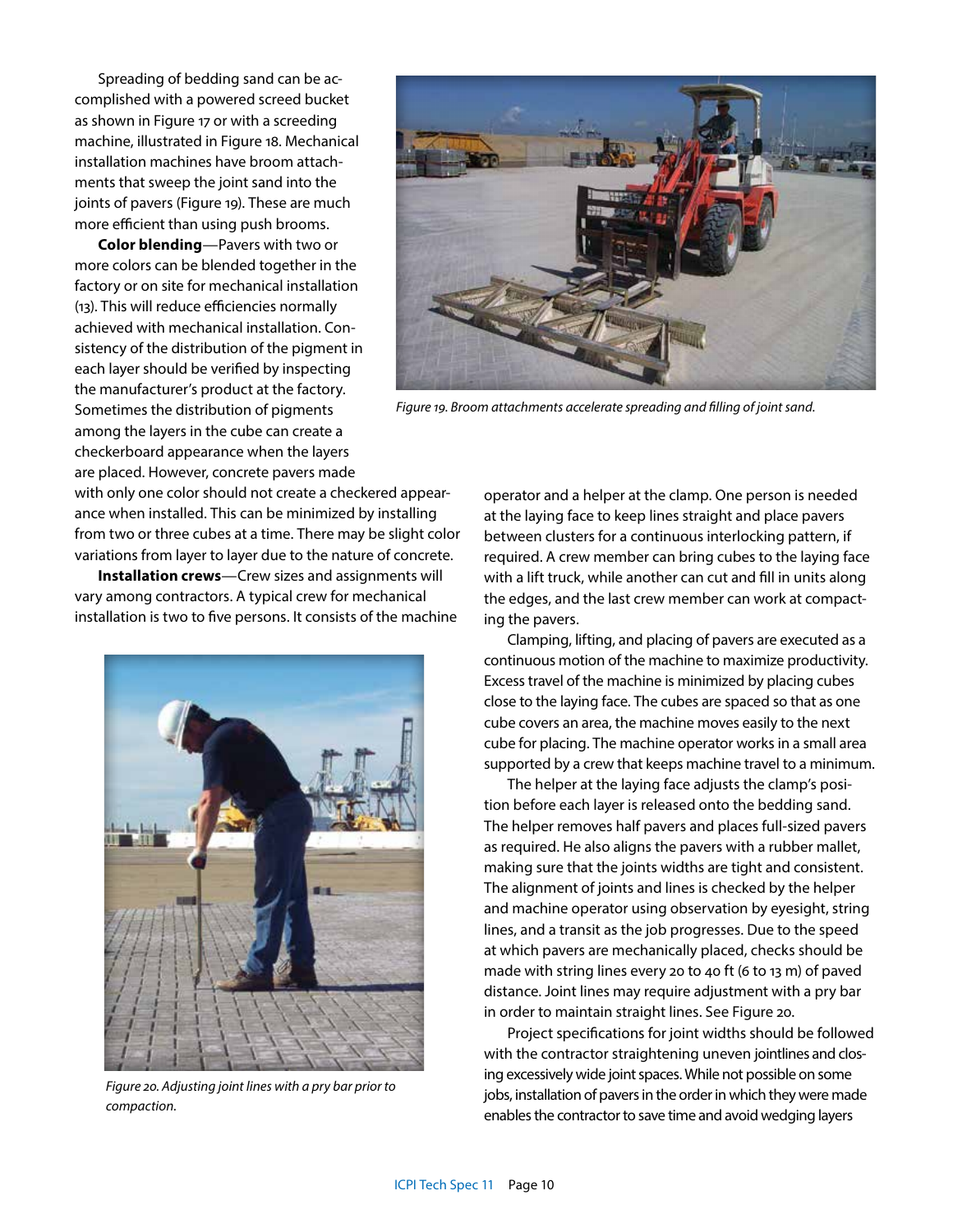of different dimensions between others. Widened joints and uneven joint lines will be reduced as well.

The crew rotates jobs among spreading and screeding the bedding sand ahead of the machine(s), moving cubes into place, removing and neatly storing steel straps and wooden pallets (if used) from the job site, cutting, compacting, spreading joint sand, sweeping, and compacting the pavers behind the installation machine(s). The crew rotates jobs so that no one is fatigued by doing one job continuously.

Any movement of heavy trucks and forklifts should be avoided on a paved area in which units are not yet compacted, joints not filled and compacted again. This will prevent creeping, lipping, breaking or rutting of the surface of the pavement. The pavers should be compacted, joints filled with sand, and recompacted at the end of each day within 6 ft (2 m) of the laying face.

Average productivity per machine and crew including screeding bedding sand, placing, and compacting pavers can be between 3,000 sf (300 m<sup>2</sup>) and 6,000 sf (600 m<sup>2</sup>) per eight-hour day (1) (3) (4) (14). Keys to high productivity are pre-job planning among the contractor and material suppliers, as well as high quality pavers. They include careful coordination of deliveries, regulated flow of materials onto the site, and crew members who know their tasks. By careful planning, saving even 15 seconds per layer translates into saving many labor hours. For example, a 100,000 sf (10,000 m2) project may involve placing 10,000 layers. Saving 15 seconds per layer saves 42 labor hours.

Mechanical installation may be appropriate for some jobs and not for others. Naturally, the experience of the foreman and crew will influence productivity. Experienced contractors document productivity and labor costs for mechanical and manual installation through a job costing system. Comparisons of previous job costs between the two installation methods will help indicate whether a proposed job should be placed manually or mechanically. In some cases, a close project deadline, rather than job costs, may dictate the use of mechanical installation.

Reinstatement with mechanical equipment— *ICPI Tech Spec 6—Reinstatement of Interlocking Concrete Pavements* provides guidelines for removing and replacing concrete pavers when making repairs to underground utilities. Prior to extracting layers of pavers with mechanical equipment, an area the size of three layers should first be removed by hand. The removed pavers allow space for separating the remaining layers from each other. The remaining layers are separated in group of layers by a few inches (cm) from each other with a pry bar. This slight distance between layers enables the machine clamp to grab each one (Figure 21). The procedure works best on paving patterns other than



*Figure 21. After the layers are separated they can be grabbed by the machine clamp.*

herringbone with rectangular units. In most cases extracting individual layers is only possible if they were originally installed without pavers joining one layer to the next.

As with manual removal of pavers, each layer removed by machine can be stacked near the pavement opening. If the pavers must be moved away from the site, the layers can be stacked on pallets for easier removal. The sides and bottoms of each layer should be checked for sand sticking to them prior to reinstatement. The sand will often be removed during handling by the machine.

### **Conclusion**

With manual installation, most crew members move between 7 and 10 tons (6.3 and 9 tonnes) of material per day. Mechanical installation requires less physical exertion, thereby reducing fatigue and job related injuries. There are also time and money-saving advantages for the contractor, designer, and project owner. Each project is an exercise in systematic material handling from manufacture to final compaction.

The growth of mechanical installation follows the increased use of concrete pavers in commercial, municipal, port, and airport projects. Owners and designers are encouraged to contact producer and contractor members of the Interlocking Concrete Pavement Institute experienced in the use of mechanical installation in the early stages of a project. Planning will maximize time and money savings. Other ICPI Tech Spec technical bulletins provide additional information on design and construction vital to constructing successful projects with mechanical equipment.